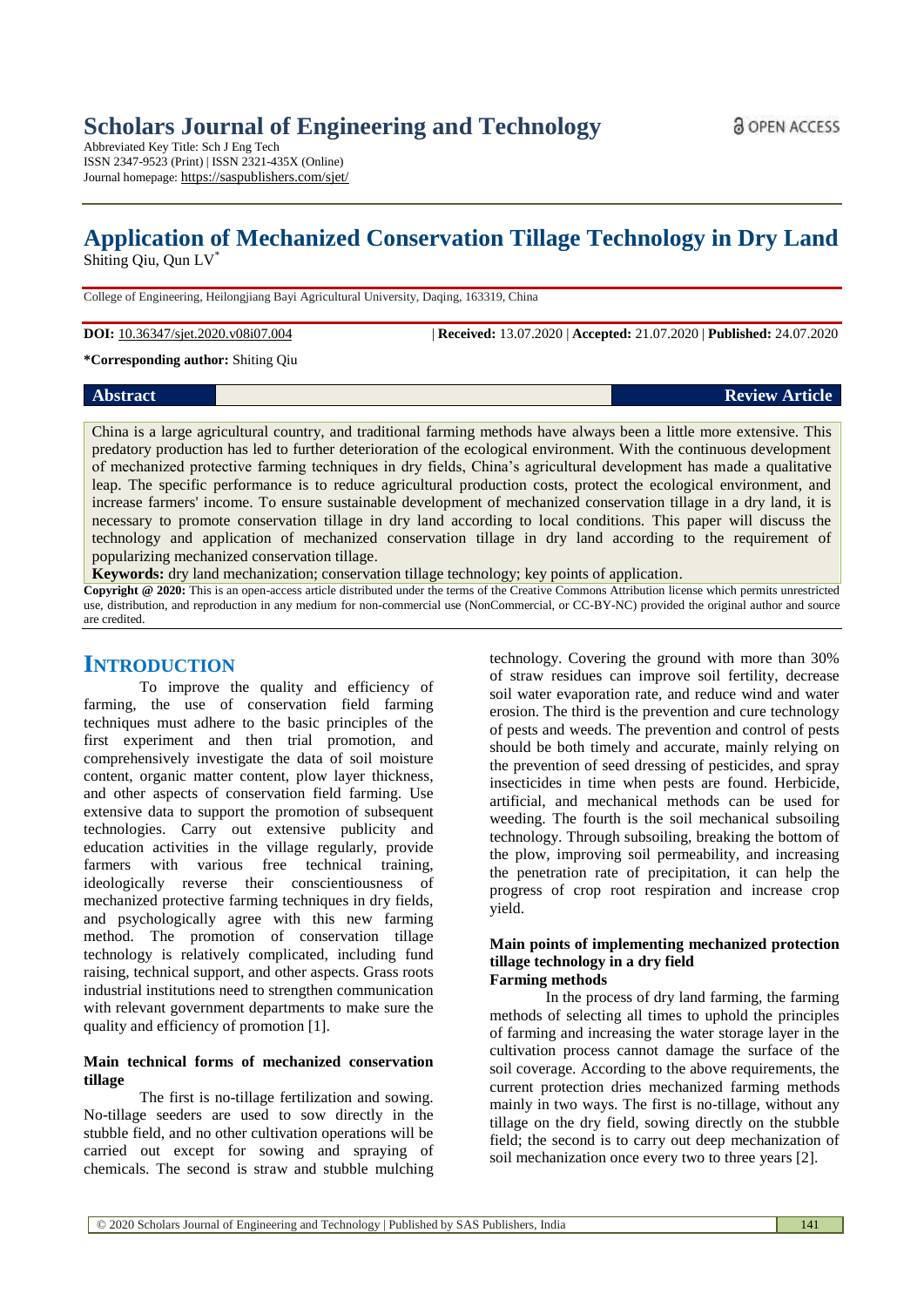Seedbed treatment is to increase the emergence probability of corn without damaging the surface straw cover, and put forward measures specifically for corn planting. The process of seed bed treatment is as follows: First of all, the seed is sown directly in the stubble field, then the soil surface is loose, the weeds and crop stubble are treated, and then the crop Straw and soil are mixed to do the shallow rotation work.

#### **Straw mulches**

Straw mulching means that after the crops are harvested, the land that has not been cultivated is directly covered with the straw of the crops evenly on the ground surface to form a land protection layer, in this way, not only the evaporation of soil water can be reduced, but also the soil structure can be improved and the soil fertility can be increased. Covering with corn stalks is the most common situation. There are two main methods: the first is to directly cover the harvested corn stalks on the ground without crushing. The second is used by the harvester to crush the corn stalks, and then the crushed straw covers the ground evenly[3].

#### **Scientific selections of tillage equipment**

In recent years, the level of agricultural mechanization has been continuously improved. To make mechanized conservation tillage technology of dry land accepted by the people and improve its quality and efficiency, it is necessary to pay more attention to the tillage tools and select the tillage tools scientifically. Through a large amount of data analysis, there are two types of machines that are currently the most critical for the use of mechanized protective tillage technology: one is a no-tillage planter, and the other is a special deep-cultivator. These two machines should be selected according to the soil conditions and the need for the operation. To ensure the improvement of the overall efficiency of the product and the effectiveness of the operation.

#### **Determining planting patterns**

At present, two accepted planting patterns are wide and narrow row cutting stubble fallow and Ridge and side Ridge fallow respectively. Fallow with wide and narrow rows of stubble can create good conditions for fertilizing, watering and other operations in the later period, and can effectively improve the lodging resistance of plants, it is found that the latter is more suitable for farmers' planting habit in the course of popularizing and applying the technology of conservation tillage in dry land at present.

### **No-till sowing**

No-till sowing is an important method of mechanized conservation tillage in a dry land. Compared with traditional tillage, there are higher requirements for sowing temperature and plant spacing, the outside temperature should be stable at 10 °C when sowing, and the plant spacing should be determined

according to the plant variety. The quality and efficiency of no-tillage sowing can be improved effectively only when the temperature and plant spacing are within the required range, to ensure that the benefits of mechanized conservation tillage in dry land can be maximized.

# **Analysis of practical examples of mechanized protective tillage techniques in dry fields in mountainous and semi-mountainous areas Regional characteristics analysis**

In the past, the mountainous and semimountain areas used predatory farming modes, including simple shallow tillage, the use of chemical herbicides, and the use of a large amount of chemical fertilizers to improve soil fertility, which resulted in changes in soil structure. The plow bottom moved up. The active soil became shallow, and the over-standard use of herbicides and fertilizers resulted in a serious decline in crop yields and poor soil fertility. This simplified farming model, with the continued use of fertilizers and herbicides, is reducing yields year by year, in order to restore soil organic matter in the mountainous and semi-mountain areas and increase crop yields. Sustainable farming has been made possible in the mountainous and semi-mountain areas by using conservation tillage in dry land and using straw in the fields to reduce the use of chemical fertilizers.

#### **Technical points**

The application of mechanized conservation tillage techniques in mountainous and semi-mountain areas is as follows: corn harvester harvests crops and crushes straw to cover the ground-subsoiling soil preparation-soil and crushed straw mixed land preparation-using multifunctional land preparation machine to deep fertilize and ridge --sowing. In a certain area, when carrying out conservation tillage on upland fields, the corn harvester with strong pertinence was selected. The model is Kensheng 4YZ-3. The depth of subsoiling is strictly controlled in the range of 30- 35cm utilizing interval subsoilers. According to this standard, the bottom layer of ploughing can be broken and the water storage capacity can be improved. The land is broken and mixed by using a multifunctional soil preparation machine with deep fertilization equipment. It is also necessary to control the working depth in the range of 28-30cm, and the diameter of the clouds should not be more than 1.5cm. Fertilization was carried out at a depth of 18-22cm under the seedbed, and the ridge height was controlled at a depth of 20- 25cm. In this standard state, the state to be sowed can be reached evenly suppressed once.

Subsoiling site preparation: select spacing subsoiling. When working, the subsoiler can loosen the ridge, break the bottom of the plough, improve the permeability of the soil. The roots of crops can grow down and extend under drought conditions. The